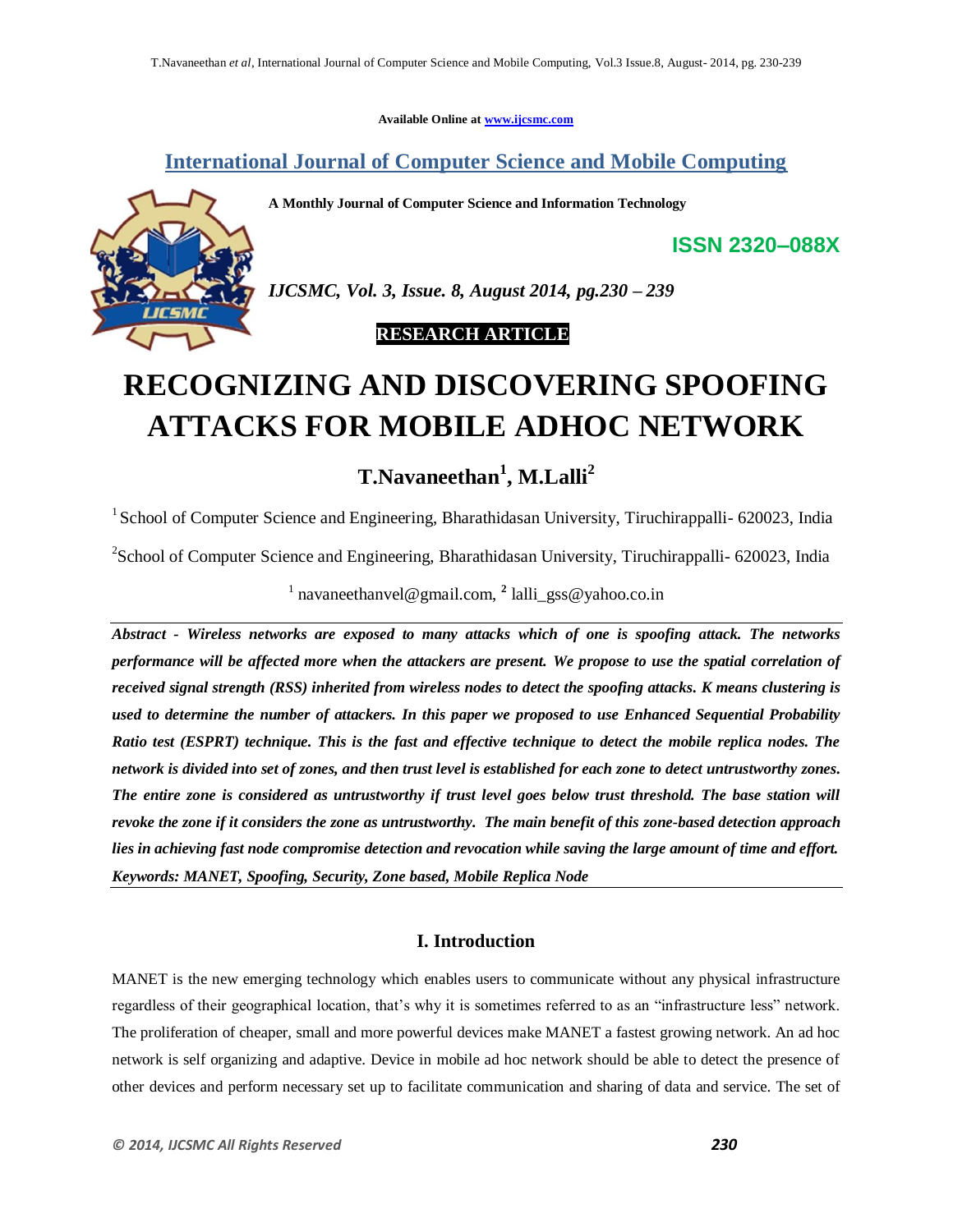applications for MANETs is diverse, ranging from large scale, mobile, highly dynamic networks, to small, static networks that are constrained by power sources. Besides the legacy applications that move from traditional infrastructure environment into the ad hoc context, a great deal of new services can and will be generated for the new environment. Security solutions are important issues for MANET, especially for those selecting sensitive applications, have to meet the following design goals while addressing the above challenges. MANET is more vulnerable than wired network due to mobile nodes, threats from compromised nodes inside the network, limited physical security, dynamic topology, scalability and lack of centralized management. Because of these vulnerabilities, MANET is more prone to security attacks.

#### **II. Related Work**

#### **Detection and Localization of Multiple Spoofing Attackers in Wireless Networks**

In this study [1], use the spatial correlation of received signal strength (RSS) inherited from wireless nodes to detect the spoofing attacks. Then it formulates the problem of determining the number of attackers as a multiclass detection problem. Cluster-based mechanisms are developed to determine the number of attackers. When the training data are available, it explores using the Support Vector Machines (SVM) method to further improve the accuracy of determining the number of attackers. In addition, it developed an integrated detection and localization system that can localize the positions of multiple attackers.

#### **Access Points Vulnerabilities to Dos Attacks in 802.11 Networks**

In this paper [2], it describes possible denial of service attacks to infrastructure wireless 802.11 networks. To carry out such attacks only commodity hardware and software components are required. The results show that serious vulnerabilities exist in different access points and that a single malicious station can easily hinder any legitimate communication within basic service set. The peculiar features of wireless networks suggest a greater exposure to Denial of Service (DoS) attacks than wired networks. Since the wireless medium does not have well defined physical bounds, a malicious station can appear in the range of such a network and launch an attack in order to stop any legitimate communication.

The aim of this paper is to investigate how these kinds of attacks can be carried out. In particular it tried to identify some simple attack schemes that might lead to a DoS effect and then observed the reactions of various types of infrastructure networks to these attacks.

#### **Detecting Identity-Based Attacks in Wireless Networks Using Signalprints**

In this paper [3], wireless networks are vulnerable to many identity-based attacks in which a malicious device uses forged MAC addresses to masquerade as a specific client or to create multiple illegitimate identities. We can see that, different from MAC addresses or other packet contents, attackers do not have as much control regarding the signal prints they produce. Moreover, using measurements in a test bed network, we demonstrate that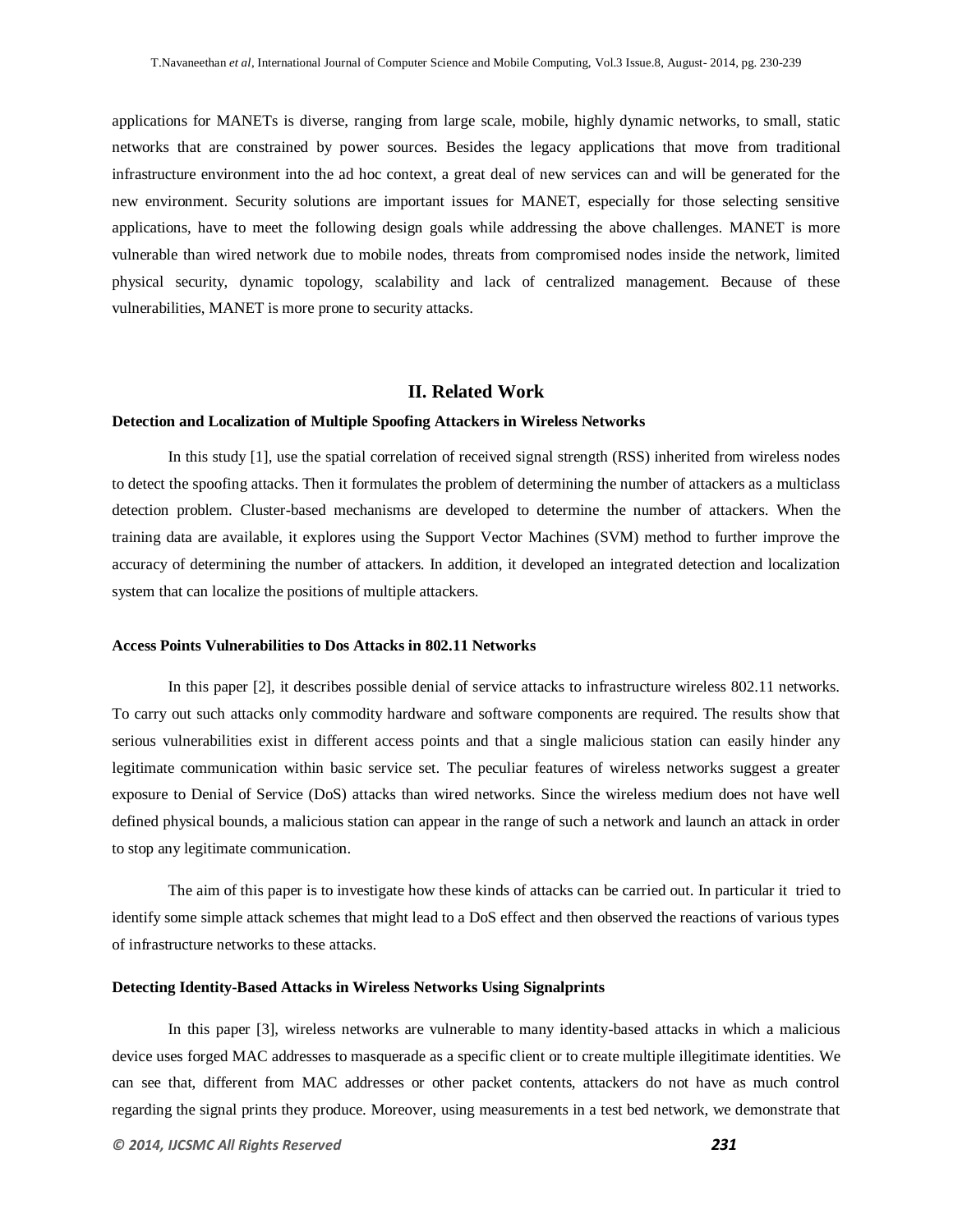signal prints are strongly correlated with the physical location of clients, with similar values found mostly in close proximity. By tagging suspicious packets with their corresponding signalprints, the network is able to robustly identify each transmitter independently of packet contents, allowing detection of a large class of identity-based attacks with high probability. After a client authenticates successfully and session keys are used to encrypt and authenticate packets sent over wireless links, the network can securely verify if the source MAC address in a packet is correct. Without this mechanism, however, wireless installations have to rely solely on MAC addresses for client identification: two devices in a network using the same address are treated as a single client, even if they generate conflicting or inconsistent requests.

#### **Detecting 802.11 Mac Layer Spoofing Using Received Signal Strength**

In this paper [4] assuming the attacker and the victim are separated by a reasonable distance, RSS can be used to differentiate them to detect MAC spoofing, as recently proposed by several researchers. By analyzing the RSS pattern of typical 802.11 transmitters in a 3-floor building covered by 20 air monitors, we observed that the RSS readings followed a mixture of multiple Gaussian distributions.

They are discovered that this phenomenon was mainly due to antenna diversity, a widely-adopted technique to improve the stability and robustness of wireless connectivity. This observation renders existing approaches ineffective because they assume a single RSS source.

We propose an approach based on Gaussian mixture models, building RSS profiles for spoofing detection. Experiments on the same tested show that our method is robust against antenna diversity and significantly outperforms existing approaches. At a 3% false positive rate, we detect 73.4%, 89.6% and 97.8% of attacks using the three proposed algorithms, based on local statistics of a single AM, combining local results from AMS and global multi-AM detection, respectively.

#### **Sequence Number-Based Mac Addresses Spoof Detection**

In this paper [5], the exponential growth in the deployment of IEEE 802.11-based wireless LAN (WLAN) in enterprises and homes makes WLAN an attractive target for attackers. Attacks that exploit vulnerabilities at the IP layer or above can b e readily addressed by intrusion detection systems designed for wired networks. However, attacks exploiting link-layer protocol vulnerabilities require different set of intrusion detection mechanism. Most link-layer attacks in WLANs are denial of service at-tacks and work by spoofing either access points (APs) or wireless stations.

Spoofing is possible because the IEEE 802.11 standard does not provide per frame source authentication, but can b e effectively prevented if a proper authentication is added into the standard. Unfortunately, it is unlikely that commercial WLANs will supp ort link-layer source authentication that covers both management and control frames in the near future. Even if it is available in next-generation WLANs equipments, it cannot protect the large installed base of legacy WLAN devices.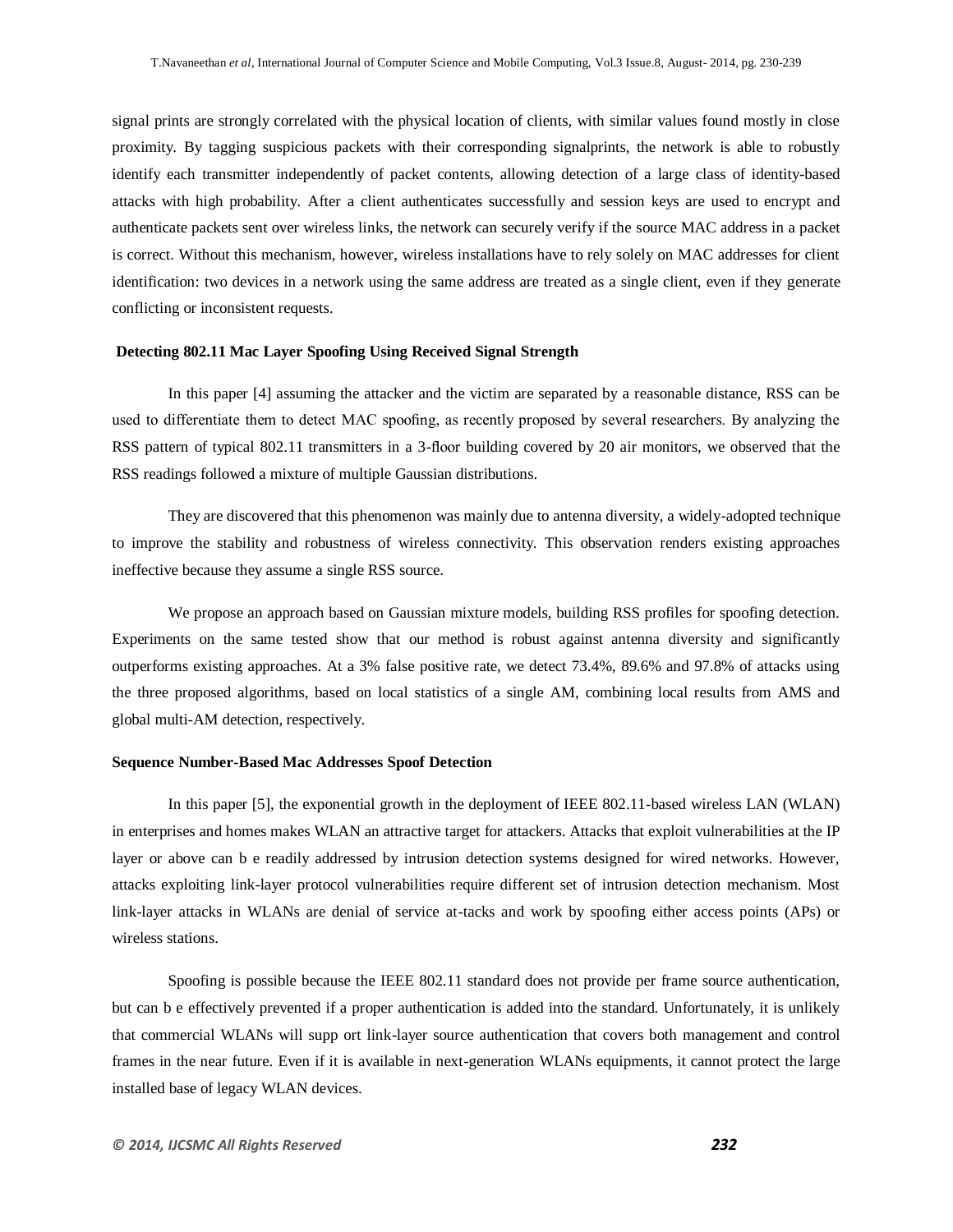This paper proposes an algorithm to detect spoofing by leveraging the sequence number field in the linklayer header of IEEE 802.11 frames, and demonstrates how it can detect various spoofing without modifying the APs or wireless stations. The false positive rate of the proposed algorithm is zero, and the false negative rate is close to zero. In the worst case, the proposed algorithm can detect a spoofing activity, even though it can only detect some but not all spoofed frames.

# **III. PROPOSED WORK**

The proposed system work is motivated from mitigating the limitations of previous schemes. In particular, the new system proposes a method in which the nodes are fixed as well as in movement. A reputation-based trust management scheme is designed to facilitate fast detection of compromised nodes. The key idea of the scheme is to detect untrustworthy zones and perform software attestation against nodes in these zones to detect and revoke the ones that are compromised.

Specifically, first divides the network into a set of zones, establish trust levels for each zone, and detect untrustworthy zones by using the Sequential Probability Ratio Test (ESPRT). The ESPRT decides a zone to be untrustworthy if the zone"s trust is continuously maintained at low level or is quite often changed from high level to low level. Once a zone is determined to be untrustworthy, the base station or the network operator performs software attestation against all nodes in the untrustworthy zone, detects compromised nodes with subverted software modules, and physically revokes them.

In addition, a novel mobile replica detection scheme is proposed based on the Sequential Probability Ratio Test (ESPRT). The new system uses the fact that an uncompromised mobile node should never move at speeds in excess of the system-configured maximum speed. As a result, a benign mobile sensor node"s measured speed will nearly always be less than the system-configured maximum speed as long as it employs a speed measurement system with a low error rate. On the other hand, replica nodes are in two or more places at the same time. This makes it appear as if the replicated node is moving much faster than any of the benign nodes, and thus the replica nodes" measured speeds will often be over the system-configured maximum speed.

#### **Enhanced Sequential Probability Ratio Test**

The Enhanced Sequential Probability Ratio Test (ESPRT) which is a statistical hypothesis testing. ESPRT has been proven to be the best mechanism in terms of the average number of observations that are required to reach a decision among all sequential and non-sequential test processes. ESPRT can be thought of as one dimensional random walk with lower and upper limits.

Before the random walk starts, null and alternate hypotheses are defined in such a way that the null one is associated with the lower limit and the alternate one is associated with the upper limit. A random walk starts from a point between two limits and moves toward the lower or upper limit in accordance with each observation.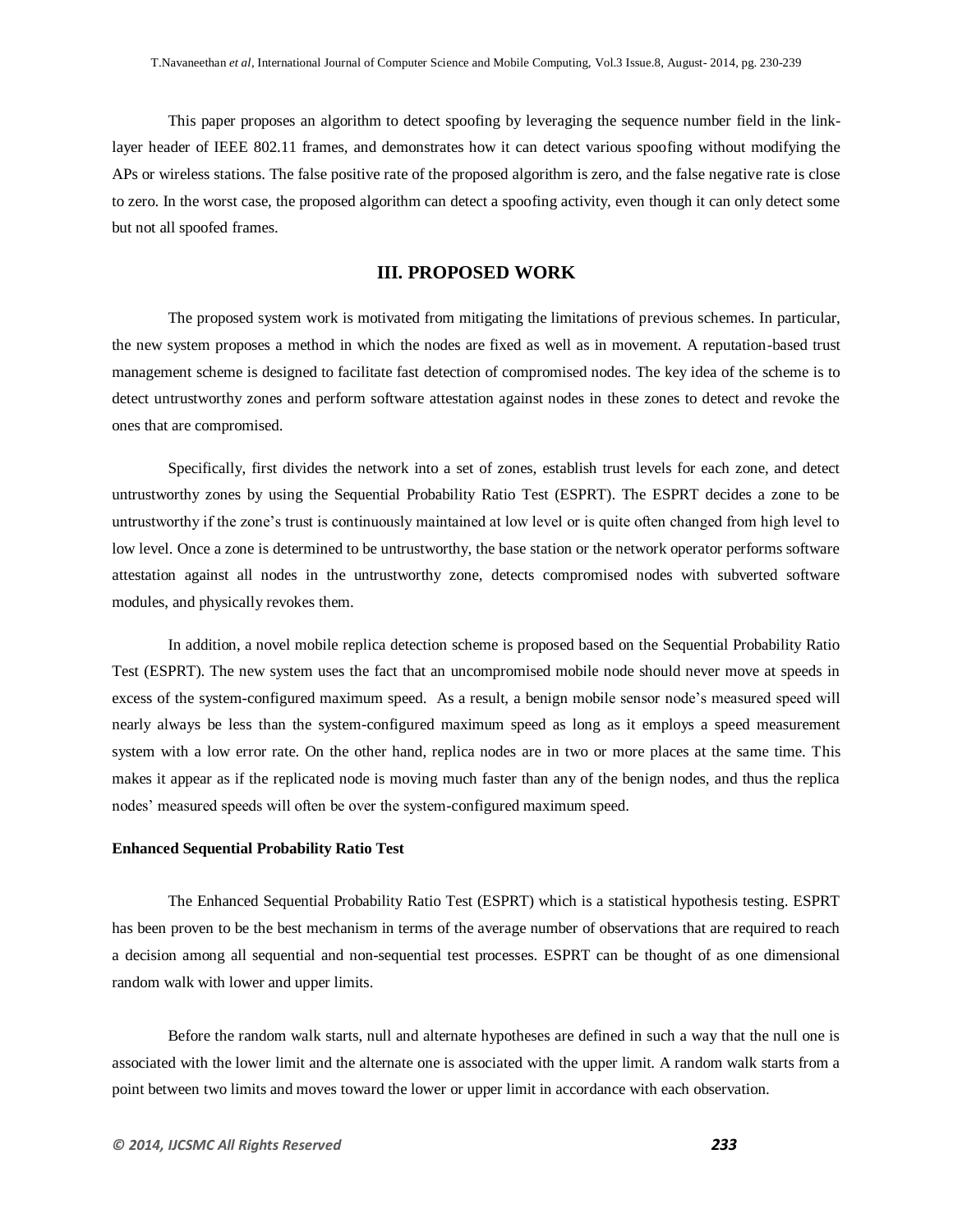The main idea of the proposed scheme is to use sequential hypothesis testing to detect suspect regions in which compromised nodes are likely placed. In these suspect regions, nodes perform software attestation, leading to the detection and revocation of the compromised nodes. Through analysis and simulation, it is shown that the proposed scheme provides effective and robust compromised sensor node detection capability with little overhead.

A reputation-based trust management scheme is designed to facilitate fast detection and revocation of compromised nodes. The key idea of the scheme is to detect untrustworthy zones and perform software attestation against nodes in these zones to detect and revoke the ones that are compromised. In addition, a fast and effective mobile replica node detection scheme is proposed using the Sequential Probability Ratio Test. To the best of the knowledge, this is the first work to tackle the problem of replica node attacks in mobile sensor networks. Specifically, it first divide the network into a set of zones; establish trust levels for each zone, and detect untrust worthy zones by using the Sequential Probability Ratio Test (ESPRT).

The ESPRT decides a zone to be untrustworthy if the zones trust is continuously maintained at low level or is quite often changed from high level to low level. Once a zone is determined to be untrustworthy, the network operator performs software attestation against all nodes in the untrustworthy zone, detects compromised nodes with subverted software modules, and physically revokes them.

A straight forward approach for untrustworthy zone detection is to decide a zone as untrustworthy by observing single evidence that its trust value is less than a trust threshold. However, this approach does not consider the zone trust measurement error. Due to the errors in the zone trust measurement, a trustworthy zone could be detected a sun trustworthy. To minimize the false positives and false negatives, it needs to make a decision with multiple pieces of evidence rather than single evidence. To satisfy this requirement, it applies the ESPRT to node compromise detection and revocation problem.

It believe that the ESPRT is well-suited for tackling untrustworthy zone detection problem in the sense that can construct a random walk with two limits in such a way that each walk is determined by the trust value of a zone. Indeed, the lower and upper limits are properly configured to be associated with the excess and short fall of a trust threshold, respectively. Specifically, every sensor node in a zone acts as trust aggregator in a round-robin manner. In each timeslot, the trust aggregator computes a trust level for its zone and reports the zone"s trust level to the base station.

The base station performs the ESPRT with zone trust information. Each time a zone"s trust is below a trust threshold, it will expedite the test process to accept the alternate hypothesis that a zone is untrustworthy. Once the base station decides that a zone is untrustworthy, the network operator performs software attestations against all sensor nodes to detect and revoke the compromised nodes in the zone. The main benefit of this zone-based detection approach lies in achieving fast node compromise detection and revocation while saving the large amount of time and effort that would be incurred from using periodic software attestation. By detecting an entire zone at once, the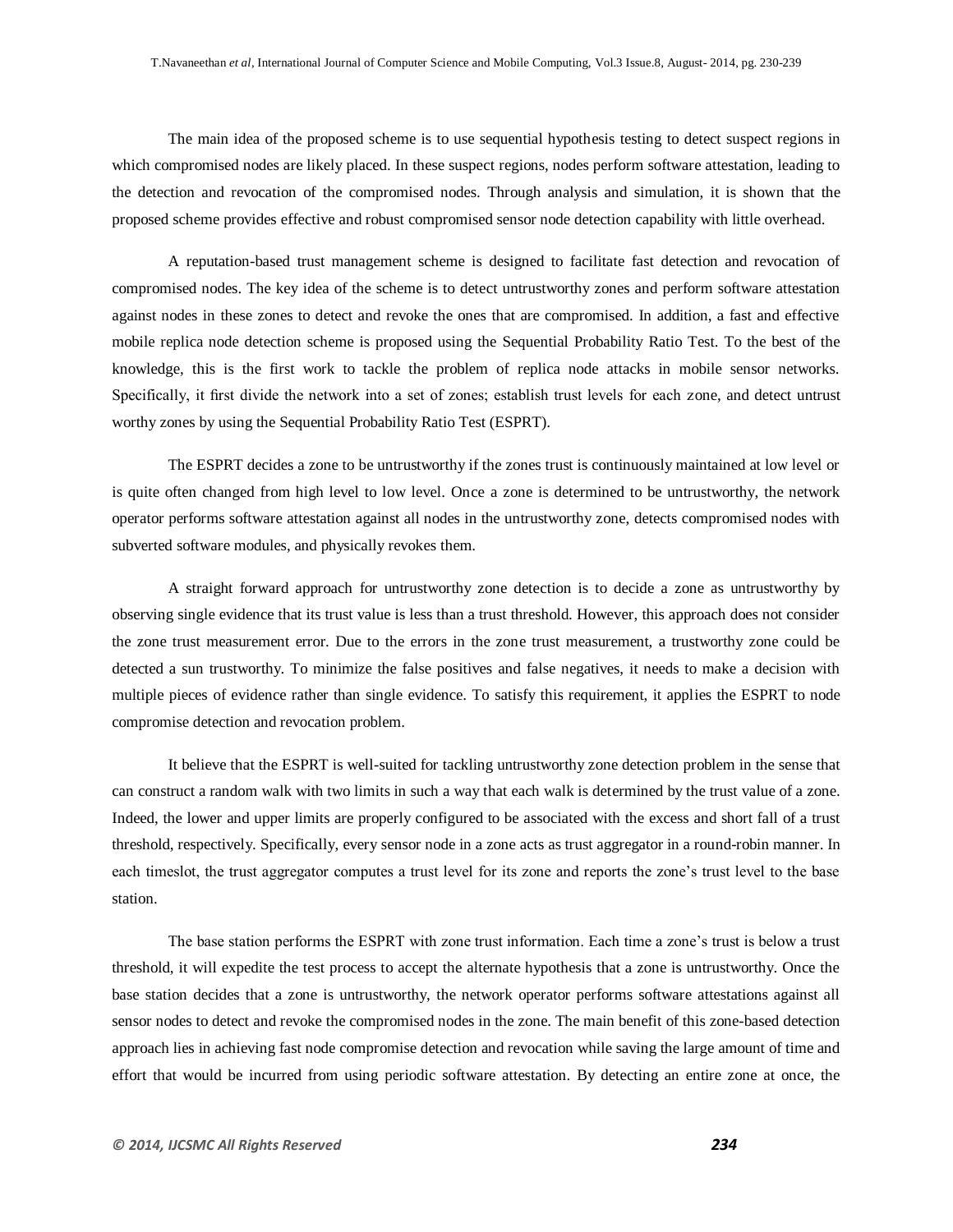system can identify the approximate source of bad behavior and react quickly, rather than waiting for a specific node to be identified.

Also, when multiple nodes are compromised in one zone, they can all be detected and revoked at one time. Generally compromise occurs once an attacker has found a node, and then directly connects the node to their computer via a wired connection of some sort. Once connected the attacker controls the node by extracting the data and/or putting new data or controls on that node.

#### **Algorithm process for enhanced ESPRT:**

```
DECLARATION: n=0,wn=0
```
**INPUT:** location information *L* and time information *T*

**OUTPUT:** accept the hypothesis  $H_0$  or  $H_1$ 

curr\_loc=*L*

curr\_time=*T*

#### **if**  $n>0$  then

compute  $T_0(n)$  and  $T_1(n)$ 

compute speed 0 from curr\_loc and prev\_loc, curr\_time and prev\_time

**if 0>***Vmax* **then**

 $w_n = w_n + 1$ 

# **end if**

**if**  $w_n$  > =  $T_1(n)$  then

Accepts the hypothesis  $h<sub>l</sub>$  and terminate the test

#### **end if**

**if**  $w_n \leq T_0(n)$  then

initialize *n* and  $w_n$  to 0 and accepts the hypothesis  $H_0$ 

return;

**end if**

# **end if**

*n=n*+1

prev\_loc=curr\_loc

prev\_time=curr\_time

## **ALGORITHM STEPS**

- 1) Create a network of "n" nodes and save the information in the database table.
- 2) Draw the network with the available node information.
- 3) Random walk procedure is worked out so that the nodes" mobility is carried out by just moving its location with 'n' pixels below (the given speed) in both x and y direction. For example, if the speed is given as 10 units, then a random value below 10 is chosen, and the node is moved in x or y direction.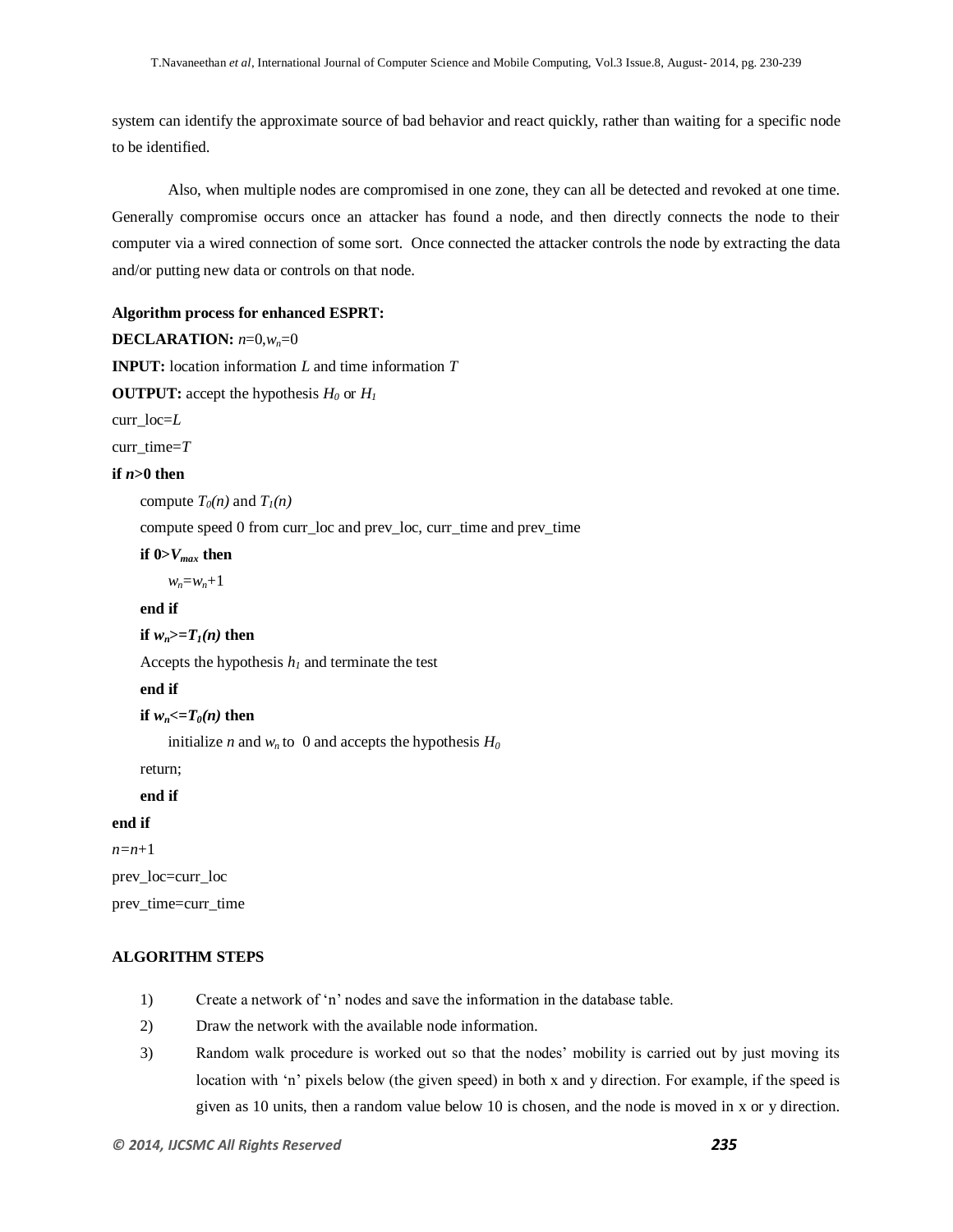This is carried out for all nodes. For simulation, the timer is set to 5 seconds. So once each 5 seconds, all the nodes are moved within the given speed horizontally or vertically.

- 4) The nodes are sending their location to their neighbor nodes. The node is treated as neighbor to one, if it is within the given pixel units. For example, the unit is given as 50, then a node with left position in the space with 150 x value and another node with 180 x value is treated as neighbor nodes. This is applicable to y axis also. So in the rectangular area of 50 units (side), when the two nodes fall inside, then they are treated as neighbor nodes.
- 5) The nodes are updating their location information once in 10 seconds. The arrow lines are drawn during the animation such that from all nodes, the line is drawn to the base station. The area located at left bottom corner of the drawing space in the form.
- 6) Replica Attack: When a button is clicked, a node is chosen randomly which behaves as attacker node; a node is chosen randomly which behaves as affected node. The attacker node through sends the current location information, it sends its id as the affected node. So the base station receives updates with two ids at single update. Now, the base station needs to identify which node is correct and which is attacker.
- 7) If two nodes send same id, then the base station, collects the previous location information of the same id. Any one of the entry will have wrong previous location. At the same time, the neighbor nodes location data is also used such that, the affected nodes neighbors update correct location of suspected id whether the attacker nodes neighbor nodes update wrong location and the attacker node will be identified.
- 8) Then the node is revoked from the network.

## **IV. IMPLEMENTATION**

The following **Table 1**describes experimental result for existing system error rate analysis. The table contains zone id, time interval (per sec), node id, affect number of node id details and error rate percentage details are shown

| Zone ID | <b>Times</b><br>(sec) | <b>Node ID</b>  | Total No. of.<br><b>Attacker Node</b> | <b>Error Rate</b><br>$(\%)$ |
|---------|-----------------------|-----------------|---------------------------------------|-----------------------------|
| 1       | 60                    | N <sub>0</sub>  | 45                                    | 75.00                       |
| 1       | <b>120</b>            | N <sub>4</sub>  | 43                                    | 71.66                       |
| 1       | 180                   | N <sub>18</sub> | 26                                    | 43.33                       |
| 1       | 240                   | N1              | 22                                    | 36.66                       |
| 1       | 300                   | N7              | 20                                    | 33.33                       |
| 1       | 360                   | N <sub>19</sub> | 18                                    | 30.00                       |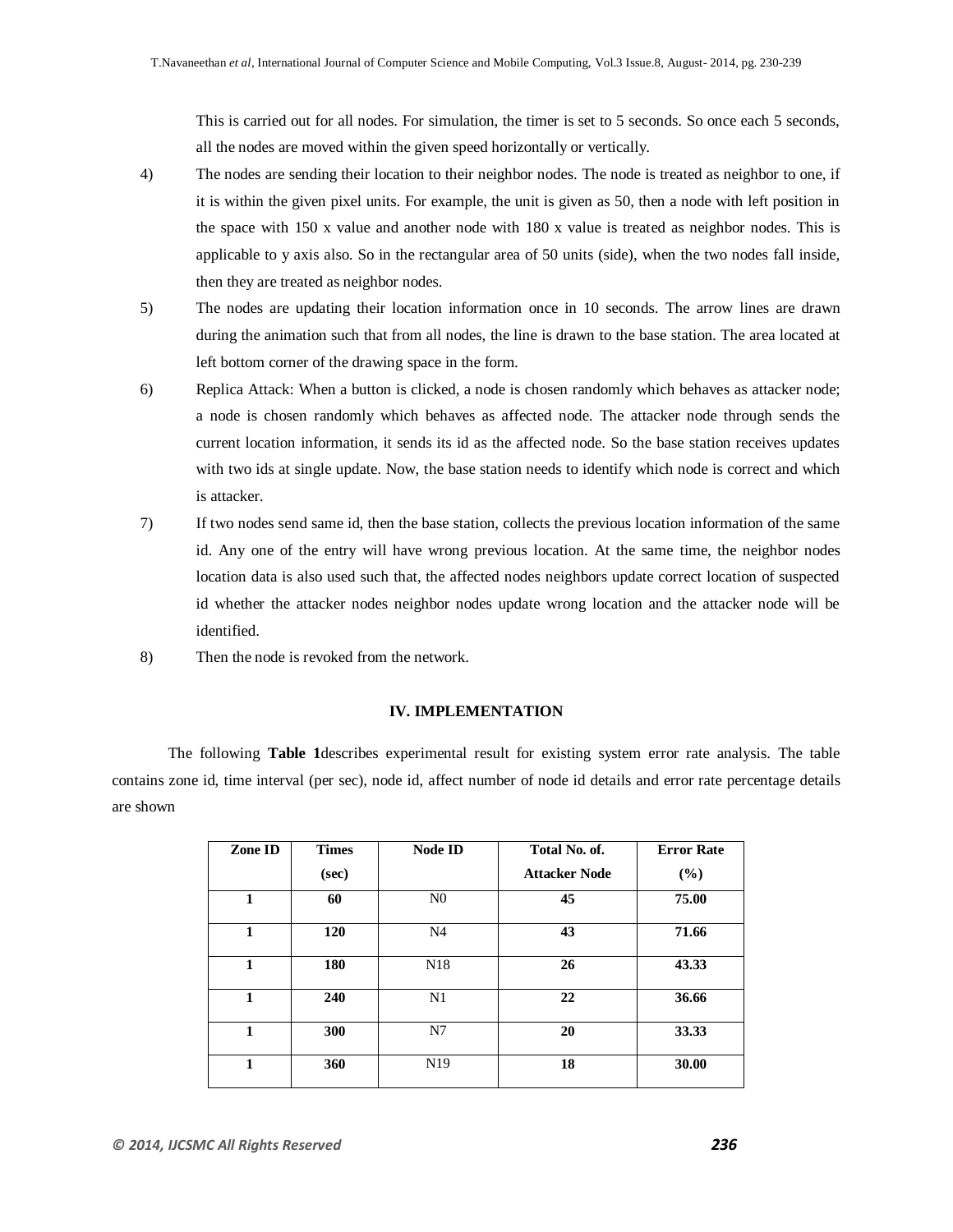| 420 | N <sub>15</sub> | 11 | 18.33 |
|-----|-----------------|----|-------|
| 480 | N <sub>9</sub>  |    | 8.33  |
| 520 | N20             |    | 6.66  |
| 580 | N11             | ັ  | 5.00  |

#### **Table 1 Performances Result for Existing System**

The following **Table 2** describes experimental result for proposed system error rate analysis. The table contains zone id, time interval (per sec), node id, affect number of node id details and error rate percentage details are shown

| Number of               | <b>Times</b> | Node ID        | Total No. of.        | <b>Error Rate</b> |
|-------------------------|--------------|----------------|----------------------|-------------------|
| Zone ID                 | (sec)        |                | <b>Attacker Node</b> | $(\%)$            |
| $\overline{\mathbf{1}}$ | 60           | N <sub>0</sub> | 52                   | 86.66             |
| $\mathbf{1}$            | 120          | N <sub>4</sub> | 51                   | 85.00             |
| $\overline{2}$          | 180          | N18            | 32                   | 53.33             |
| $\mathbf{1}$            | 240          | N1             | 28                   | 46.66             |
| $\mathbf{1}$            | 300          | N7             | 25                   | 41.66             |
| $\overline{2}$          | 360          | N19            | 24                   | 40.00             |
| 5                       | 420          | N15            | 13                   | 21.66             |
| 5                       | 480          | N9             | 8                    | 13.33             |
| $\overline{5}$          | 520          | N20            | 6                    | 10.00             |
| $\mathbf{1}$            | 580          | N11            | $\overline{5}$       | 8.33              |

#### **Table 2 Performances Result for Proposed System**

The following **Figure 1** describes experimental result for proposed system affect zone wise attacker node count analysis. The figure contains affect number of node id details and affect zone id count details are shown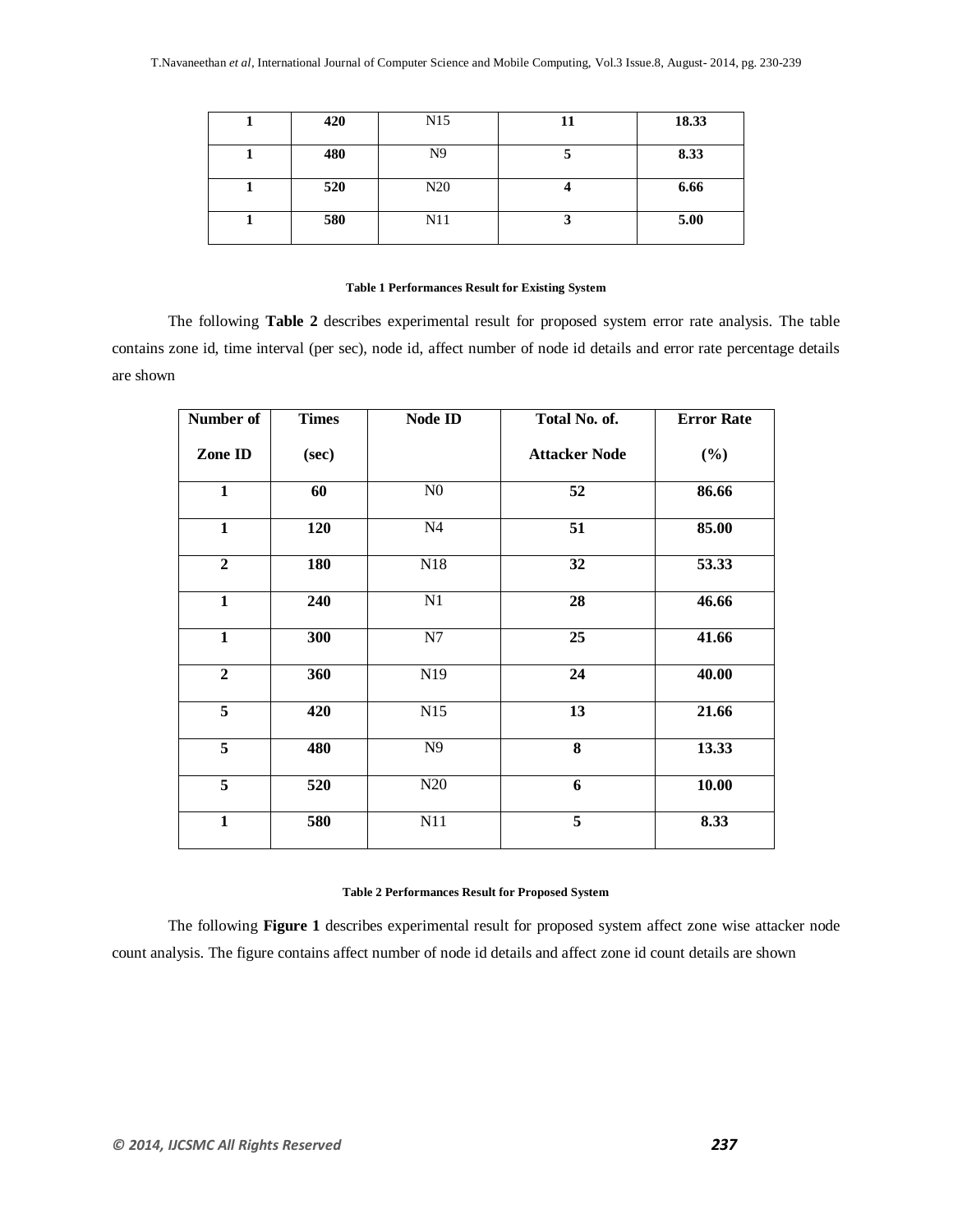|                       | Zoneld         | AttackCount |  |
|-----------------------|----------------|-------------|--|
| $\blacktriangleright$ | r              | 227         |  |
|                       | $\overline{2}$ | 3           |  |
|                       | 5              | 28          |  |
| $\ast$                |                |             |  |
|                       |                |             |  |
|                       |                |             |  |
|                       |                |             |  |
|                       |                |             |  |
|                       |                |             |  |
|                       |                |             |  |
|                       |                |             |  |
|                       |                |             |  |
|                       |                |             |  |

**Figure 1 Experimental Zone wise Attacker count in Proposed System**

The following graph **Figure 2** show the hit rate comparison for the existing work and for the proposed work.



**Figure 2 Hit rate Comparisons**